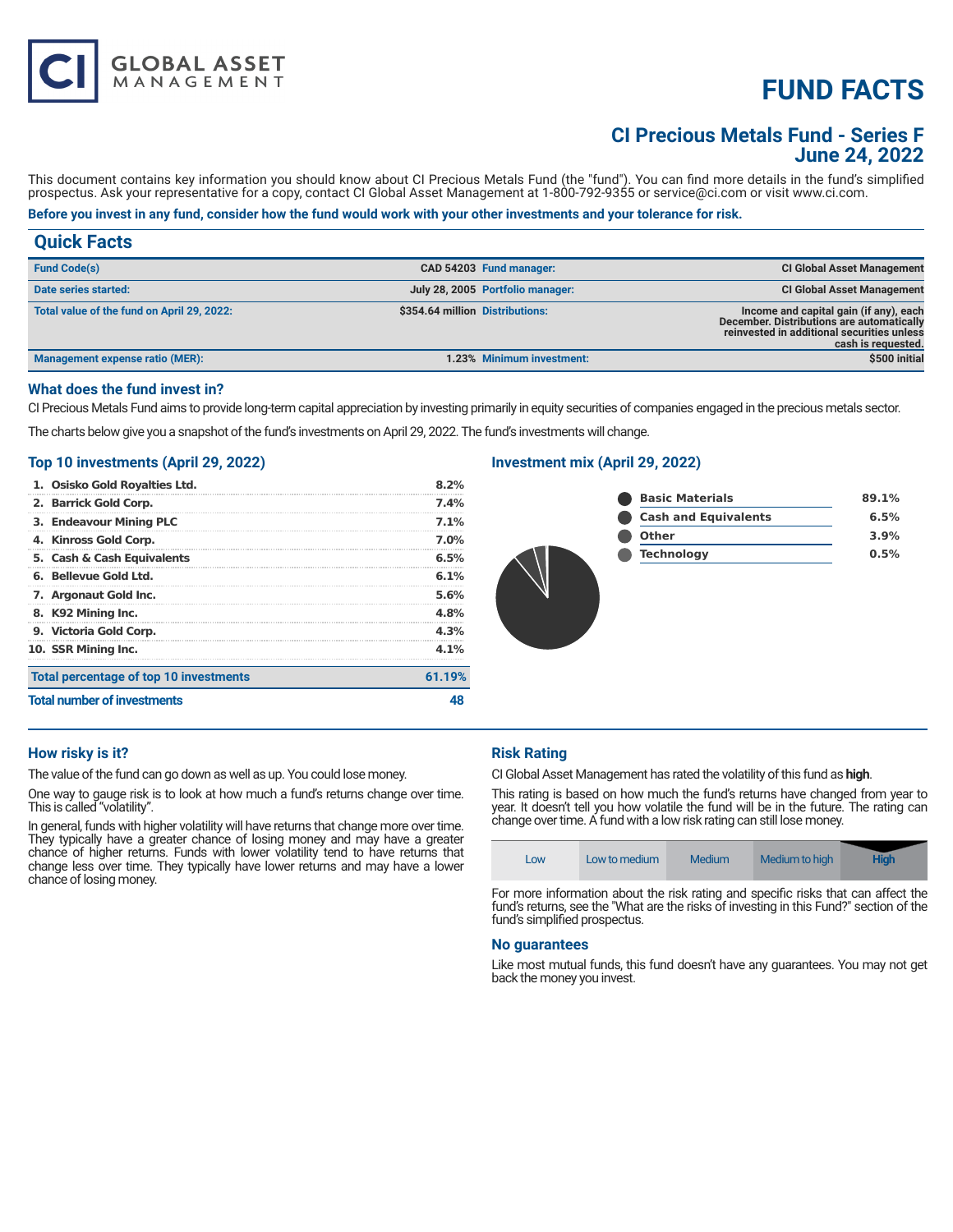# **CI Precious Metals Fund - Series F**

#### **How has the fund performed?**

This section tells you how Series F securities of the fund have performed over the past 10 calendar year(s). Returns are after expenses have been deducted. These expenses reduce the fund's returns.

#### **Year-by-year returns**

This chart shows how Series F securities of the fund performed in each of the past 10 calendar year(s). This fund series dropped in value in 5 of the last 10 calendar year(s). The range of returns and change from year to year can help you assess how risky the fund has been in the past. It does not tell you how the fund will perform in the future.



#### **Best and worst 3-month returns**

This table shows the best and worst returns for Series F securities of the fund in a 3-month period over the past 10 calendar year(s). The best and worst 3-month returns could be higher or lower in the future. Consider how much of a loss you could afford to take in a short period of time.

|                    | <b>Return</b> | 3 months ending | If you invested \$1,000 at the beginning of the period |
|--------------------|---------------|-----------------|--------------------------------------------------------|
| <b>Best return</b> | 93.2%         | June 30. 2020   | Your investment would rise to \$1,932                  |
| Worst return       | -38.4%        | June 30, 2013   | Your investment would drop to \$616                    |

#### **Average return**

As at April 29, 2022, a person who invested \$1,000 in Series F securities of the fund 10 years ago has \$1,176. This works out to an annual compounded rate of return of 1.6%.

# **Who is this fund for?**

#### **This fund may be suitable for you if you:**

- are willing to accept a high degree of risk
- are seeking a growth fund investing in the precious metals sector<br>• are seeking to add diversification to your investment portfolion
- are seeking to add diversification to your investment portfolio<br>• are planning to hold your investment for the long term
- are planning to hold your investment for the long term

# **A word about tax**

In general, you'll have to pay income tax on any money you make on a fund. How much you pay depends on the tax laws where you live and whether or not you hold the fund in a registered plan such as a Registered Retirement Savings Plan, or a Tax-Free Savings Account. Keep in mind that if you hold your fund in a non-registered account, fund distributions are included in your taxable income, whether you get them in cash or have them reinvested.